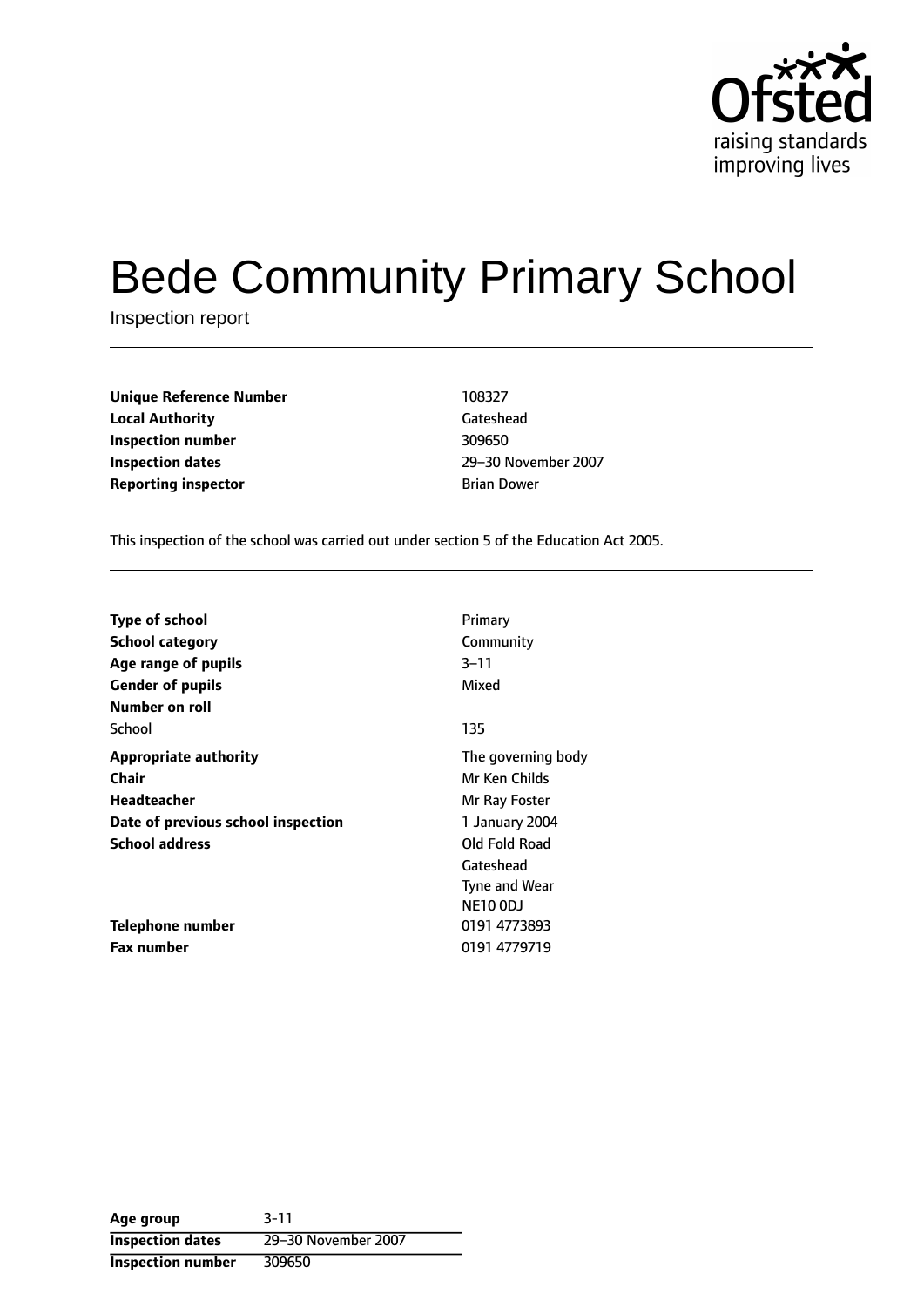.

© Crown copyright 2007

#### Website: www.ofsted.gov.uk

This document may be reproduced in whole or in part for non-commercial educational purposes, provided that the information quoted is reproduced without adaptation and the source and date of publication are stated.

Further copies of this report are obtainable from the school. Under the Education Act 2005, the school must provide a copy of this report free of charge to certain categories of people. A charge not exceeding the full cost of reproduction may be made for any other copies supplied.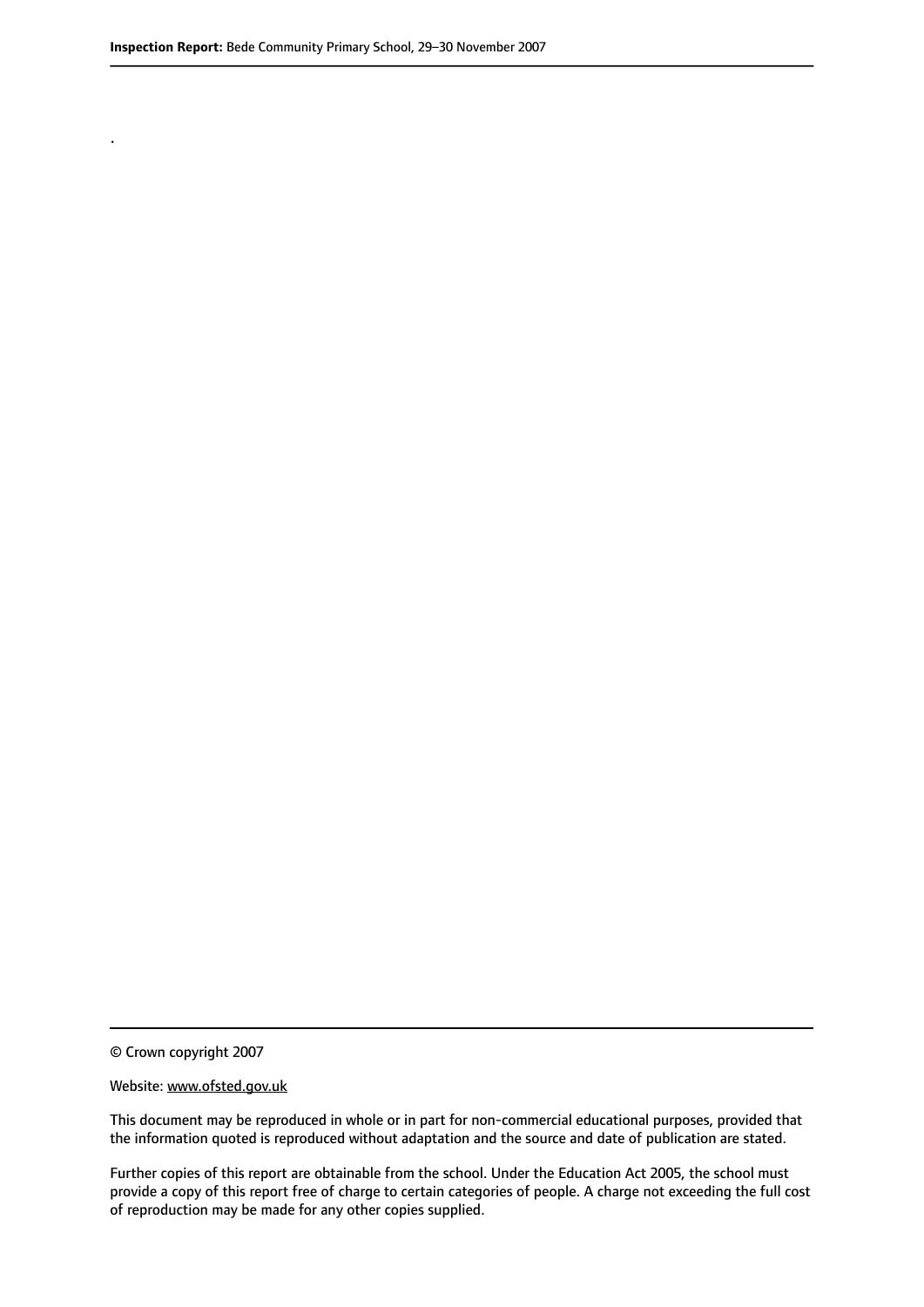# **Introduction**

The inspection was carried out by two Additional Inspectors.

## **Description of the school**

The school is situated in an area with a high incidence of social and economic deprivation. The proportion of pupils eligible for free school meals and that of pupils with learning difficulties is well above average. Most pupils are White British but a small number are of Asian-Indian, Chinese or Eastern European heritage. The number of pupils who join the school part way through a school year is extremely high. The school is involved in many local and national initiatives to support its work.

#### **Key for inspection grades**

| Grade 1 | Outstanding  |
|---------|--------------|
| Grade 2 | Good         |
| Grade 3 | Satisfactory |
| Grade 4 | Inadequate   |
|         |              |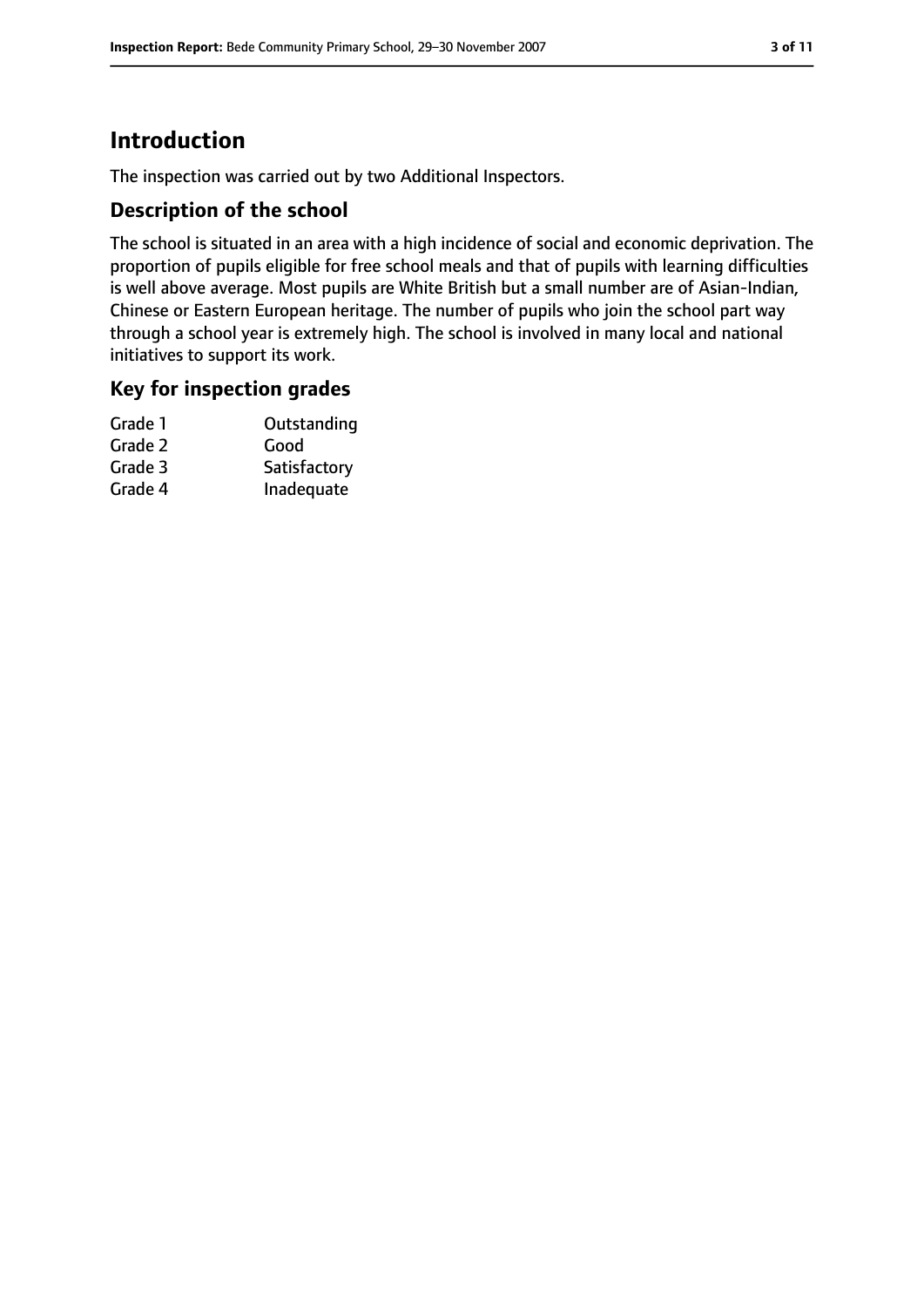# **Overall effectiveness of the school**

#### **Grade: 2**

Bede Community Primary is a good school. It is a calm and purposeful place of learning where pupils grow and develop in a safe and caring environment. Parents are appreciative of the support their children receive and the progress they make in their personal and academic development. By the end of Year 6, standards are average and pupils' overall achievement is good. Pupils have the basic skills and the personal qualities to make the most of the next stage of their education. The progress pupils make in the early years is not as rapid. Standards by the end of Year 2 are below average and achievement is satisfactory.

Many children are hesitant and lacking in confidence when they start school. They settle quickly and start to realise that school is a place where they can experience new things and receive praise for what they do well. They therefore gain in self-esteem and, as a result, their personal development and well-being are good. By the time they leave school, they are confident and self-reliant youngsters. The school provides excellent care and support for every pupil. Its provision for the few pupils who find difficulty in adapting to school routines and forming relationships is outstanding. The result is that most of these pupils attend school regularly, make good progress in their work and learn how to get on with others. Good systems are in place to track pupils' progress as they move through the school and to intervene if weaknesses are uncovered. However, these systems are not applied as rigorously in Key Stage 1 and, as a result, pupils in Years 1 and 2 are not always given appropriate guidance on how to improve their work, particularly in writing.

Teaching and learning are good. Pupils have positive attitudes to work and are keen to learn. They collaborate well and are able to work independently. The school has an excellent pupil to adult ratio. The teaching of basic skills is, therefore, good because of the individual attention every pupil receives. Behaviour is good in classrooms and about the school, and the small number of pupils who do misbehave are managed well. Pupils say they enjoy school and that they get on well together. They particularly enjoy the visits out of school and the clubs and activities after school. The newly introduced personalised learning curriculum is tailored to meet the learning needs of all pupils. This is because it combines the teaching of basic skills with a thematic approach that builds progressively on pupils' prior learning.

Leadership and management at all levels are good. All who work in the school are committed to doing their best for every boy and girl. The pupils know this and feel valued and secure. The headteacher is an experienced and strong leader, and he is well supported by able colleagues. Governance is good because governors are knowledgeable and supportive. All are clear about what the school does well and what needs to be developed. In view of the significant improvements since the previous inspection, the school's capacity to do better is very good.

#### **Effectiveness of the Foundation Stage**

#### **Grade: 3**

Children enter the Nursery with skills that are below those expected for their age. This is particularly evident in their hesitancy when speaking and in their limited vocabulary when talking about their experiences. Progress has been satisfactory over recent years with children reaching levels below those typical of children nationally at the start of Year 1. The improvement in standards in 2007 was because children's skills were more highly developed when they started at the school. Children settle quickly in the Nursery because of good induction procedures. The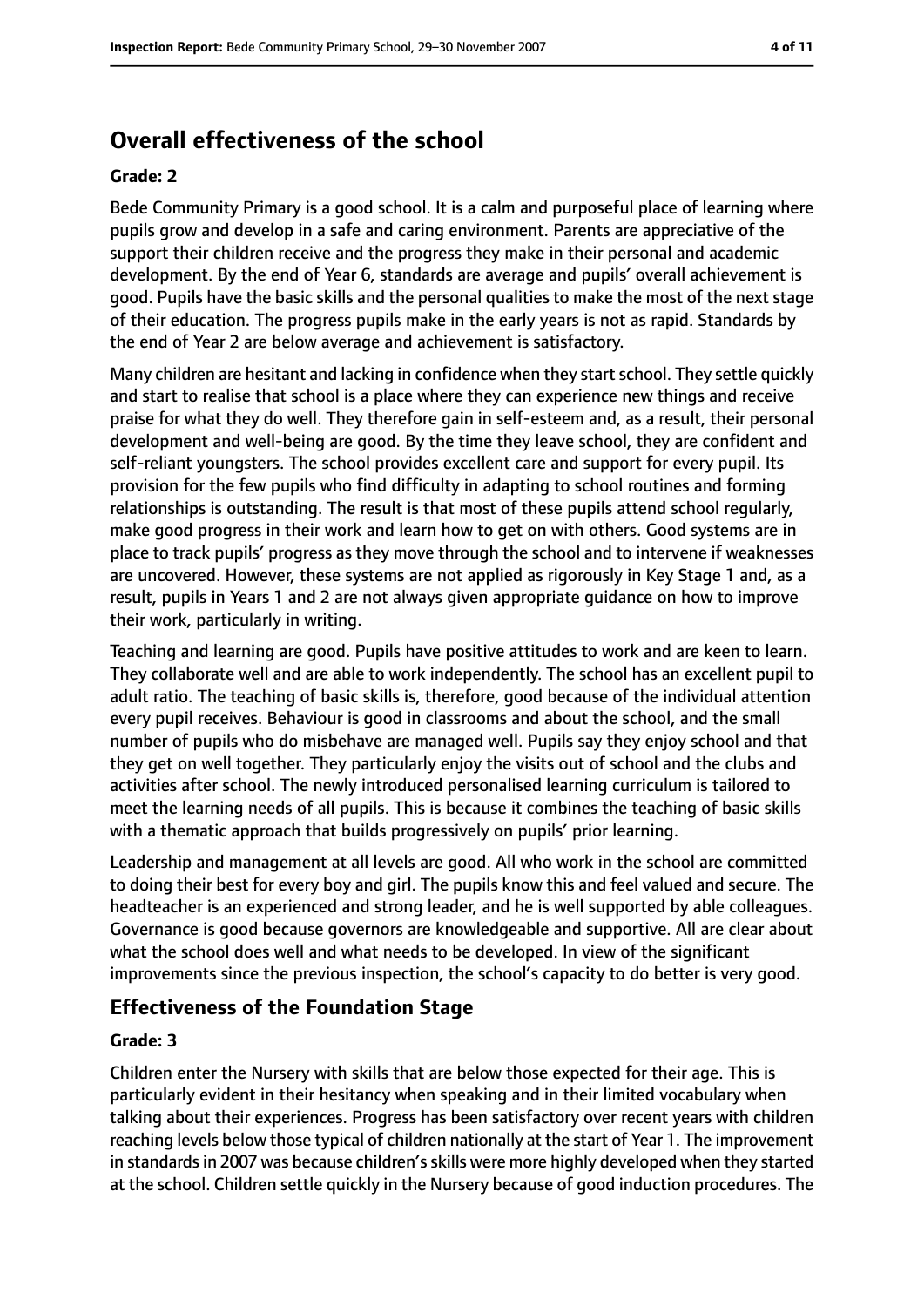quality of teaching and the care and support children receive are satisfactory. The school recently established a Foundation Stage unit in September 2006. Although this is providing opportunities for outdoor learning, they are not widely available throughout the day for all pupils to access, restricting opportunities for independent and creative learning.

#### **What the school should do to improve further**

- Improve the speaking and listening skills of children in the Foundation Stage and develop their ability to work independently and creatively.
- Ensure consistency in the use of the systems to check pupils' progress in Key Stage 1.

# **Achievement and standards**

#### **Grade: 2**

The number of pupils entered for national tests is small and therefore the underachievement of just one or two pupils in any one year can adversely affect the overall performance tables. Added to this is the high incidence of pupils who join the school part way through an academic year. Standards in reading, writing and mathematics at the end of Year 2 have been below average over recent years. Standards in 2007 were again below average. Achievement was satisfactory that year, given that half the pupils joined the school part way through Year 2.

Standards at the end of Year 6 have also been below average but test results in English, mathematics and science in 2007 were average and the school exceeded its statutory targets. This was a significant improvement. Achievement was good, given the pupils' below average standards when they started in Year 3 and the number who had been in the school for only a short time. All groups made good progress, including pupils with learning difficulties and those from minority ethnic backgrounds. Boys did better than the girls and better than boys nationally. The school's assessment records and the quality of work seen in lessons show that pupils have continued to make good progress since September.

# **Personal development and well-being**

#### **Grade: 2**

Personal development and well-being, including pupils' spiritual, moral, social and cultural development, are good. The school celebrates the cultural diversity of other pupils through the sharing of resources and festivals. This is reflected in the informative displays around school. Pupils say they enjoy coming to school. Attendance rates have improved over the last two years and are now average. Pupils are very positive about all the school does for them, particularly the range of activities out of lessons which help them develop socially. Behaviour is good and very good relationships exist throughout school. Pupils feel safe at school, saying they are well looked after by teachers and friends, and they know what to do if anything goes wrong. They stay fit and well by eating healthily and taking plenty of exercise. The school council meets regularly and has secured the purchase of new playground equipment and improvements to the school garden. Many of the older pupils help with general organisation and take on responsibilities as mentors and buddies for the younger children. They therefore gain in confidence. Opportunities for contributing to the local community through fund raising and environmental projects are eagerly seized on and enjoyed. Pupils have the basic skills and the personal qualities for a smooth transition to the next stage of their education and for future success.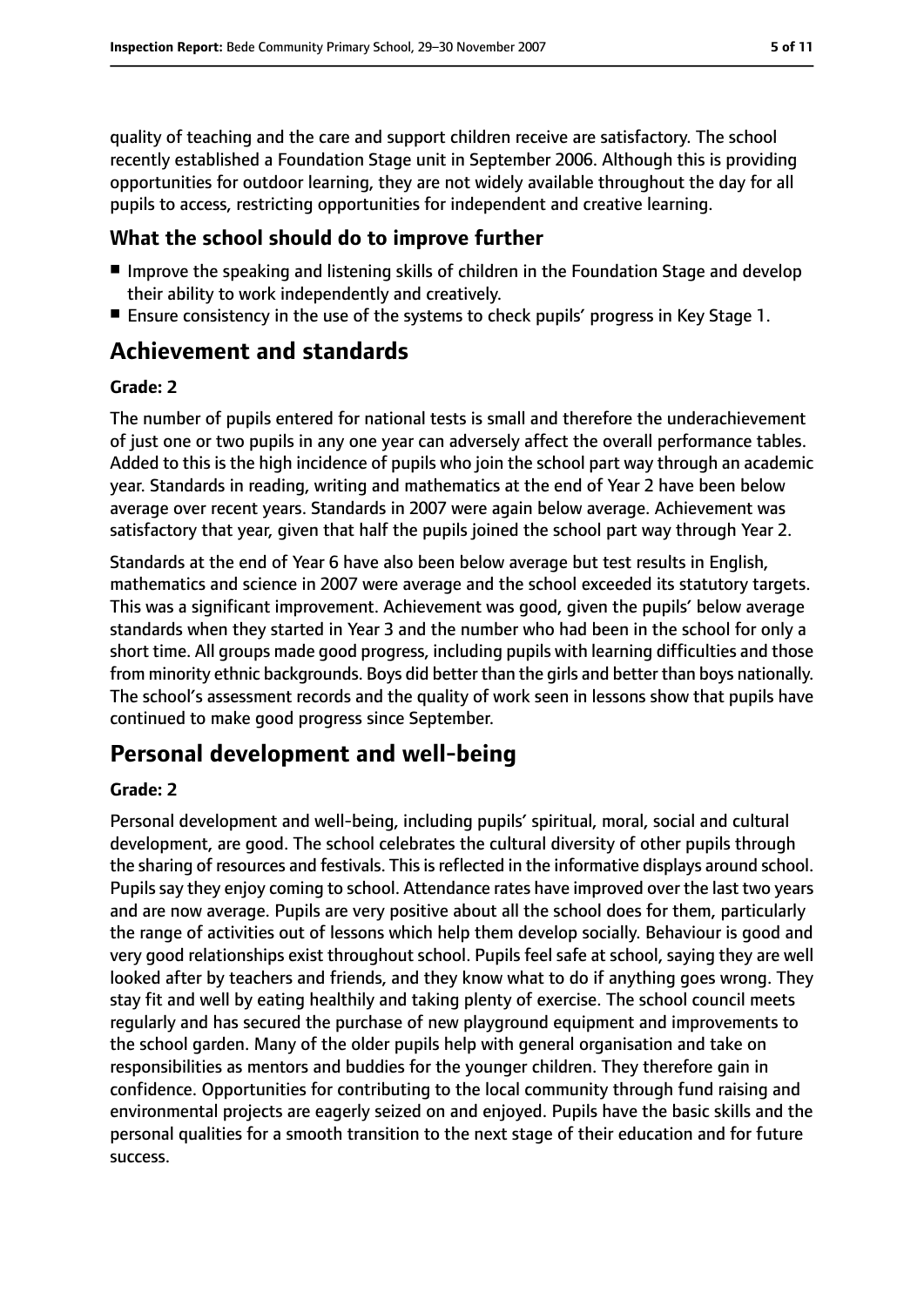# **Quality of provision**

# **Teaching and learning**

#### **Grade: 2**

Teaching and learning are consistently good and at times outstanding. Pupils are keen to learn, listen attentively and work well together. They learn best when they are actively involved in doing things and talking about their activities. The older pupils are clear about the level at which they are working and they say their teachers' detailed and helpful marking, and the feedback they get in lessons, show them how to improve. Some younger pupils were not so sure about how well they were doing. By the time they leave school, pupils have learnt to be self-reliant and to work independently. In the outstanding lessons seen in Key Stage 2, pupils were challenged to find out things for themselves and to come up with solutions to problems. In their history lessons, for example, they had to examine artefacts and documents, and use the internet to gain an understanding of past lives in preparation for giving a formal presentation. Not only does this develop a range of basic skills, it increases pupils' confidence in their ability to do things for themselves and to speak in front of others. Such a challenging approach to learning was not seen to the same extent in Key Stage 1. The younger pupils do not have sufficient opportunities to take risks by being encouraged to work independently.

## **Curriculum and other activities**

#### **Grade: 2**

The curriculum is good. It is broad and balanced, and meets statutory requirements. The exceptional pupil to adult ratio enables pupils to be taught in small groups and to receive the individual attention they need. There is very good provision for giving pupils an understanding of the wider world, particularly the diversity of British society. This is done through the formal curriculum and through a range of visits away and visiting speakers in school. An extensive range of enrichment activities are well attended, broadening pupils' understanding of the work done in class and adding to their enjoyment of school. Significant recent improvements have been made in provision by integrating basic skills work with a broader curriculum which is relevant to pupils' interests and needs.

#### **Care, guidance and support**

#### **Grade: 2**

Care, guidance and support are good. This is a very caring school, a view expressed in many of the parental questionnaire returns. A high level of support is provided for all pupils, including those with learning difficulties and/or disabilities and those from minority ethnic backgrounds. Support for parents and their children when they start school is very good and so children settle quickly. The school makes excellent use of outside agencies to support vulnerable pupils to enable them to remain in school and make progress. The school is also providing exceptional support to those pupils who join the school part way through a year because it assesses their needs quickly and puts in place additional help. Child protection and safequarding arrangements are well established and are used effectively when needed. Risk assessments are carried out on a regular basis, particularly when visits are undertaken out of school. The school has a good system to monitor pupils' progress and address any weaknesses. Its effectiveness was demonstrated in Key Stage 2 where pupils exceeded their challenging targets this year. The system is not applied as rigorously in Key Stage 1 and, as a result, progress is slower in Years 1 and 2.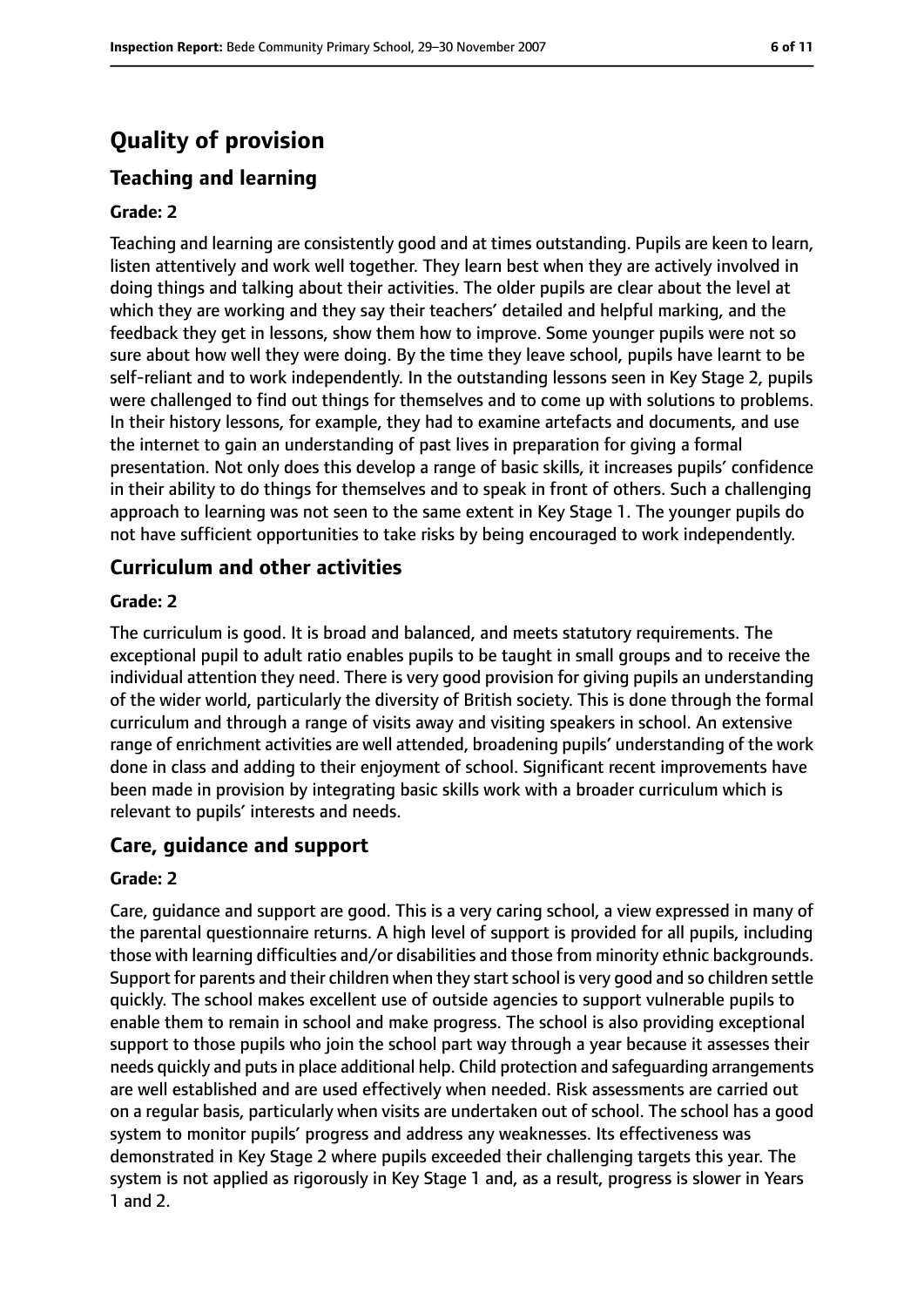# **Leadership and management**

#### **Grade: 2**

Leadership and management at all levels are good. The headteacher provides strong leadership. He knows his school and the community it serves. His commitment to equality of opportunity for every child informs and quides the work of everyone. He is well supported by an able deputy and subject leaders, and the result is high quality care and education. Challenging targets have been used to raise standards and many were exceeded in 2007. Appropriate improvement priorities are in place and forward planning is good. Governance is good. Governors have a clear understanding of the difficulties the school faces in building pupils' self-confidence and giving them a sense of success and achievement. They support and encourage the school in this work, fulfilling the role of critical friend well. There have been significant improvements since the previous inspection in standards at the end of Year 6 and in the quality of boys' work. There remains the poor attendance of a small number of children but the school is doing all it can to tackle this. The school is very well placed to improve further.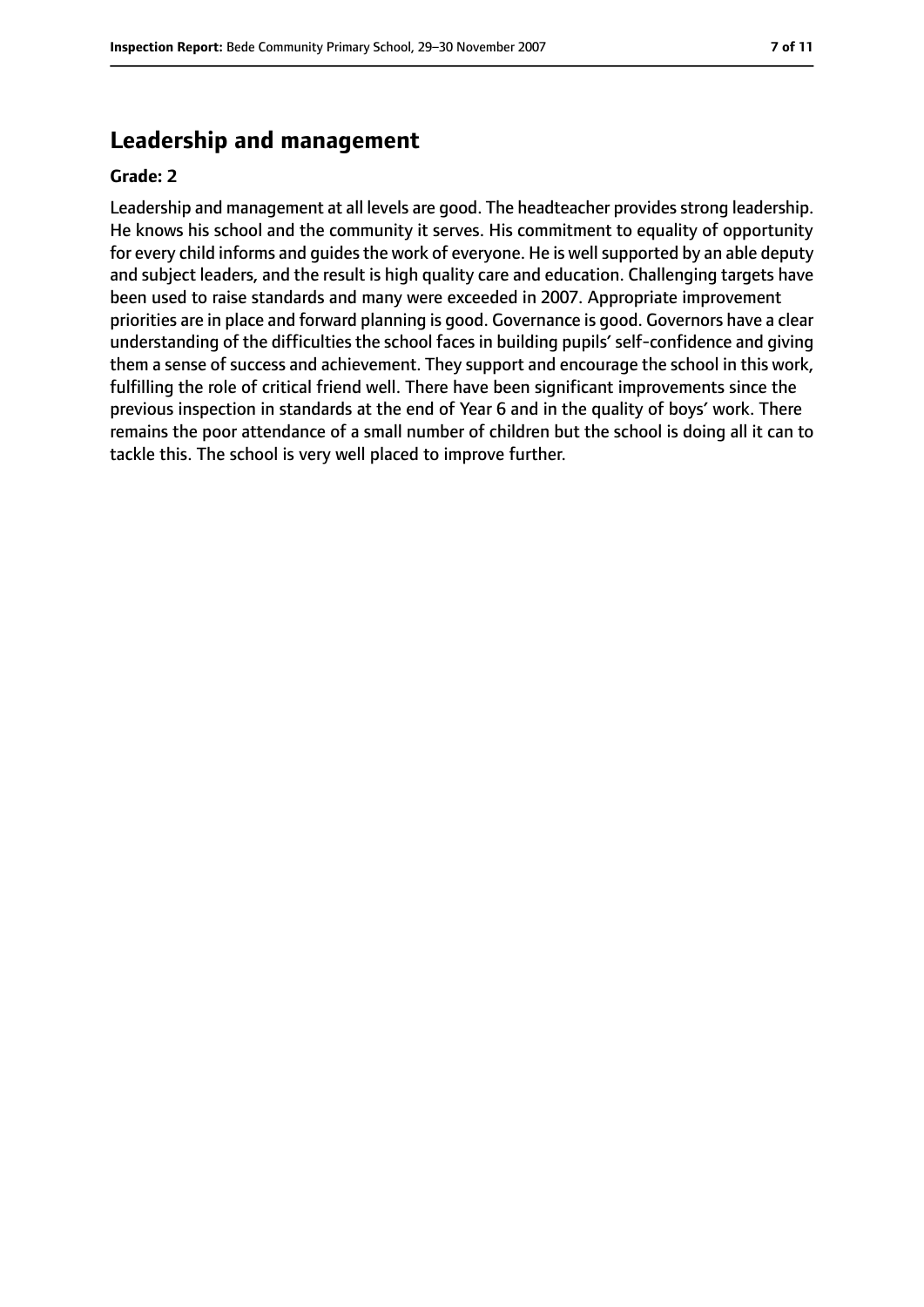**Any complaints about the inspection or the report should be made following the procedures set out in the guidance 'Complaints about school inspection', which is available from Ofsted's website: www.ofsted.gov.uk.**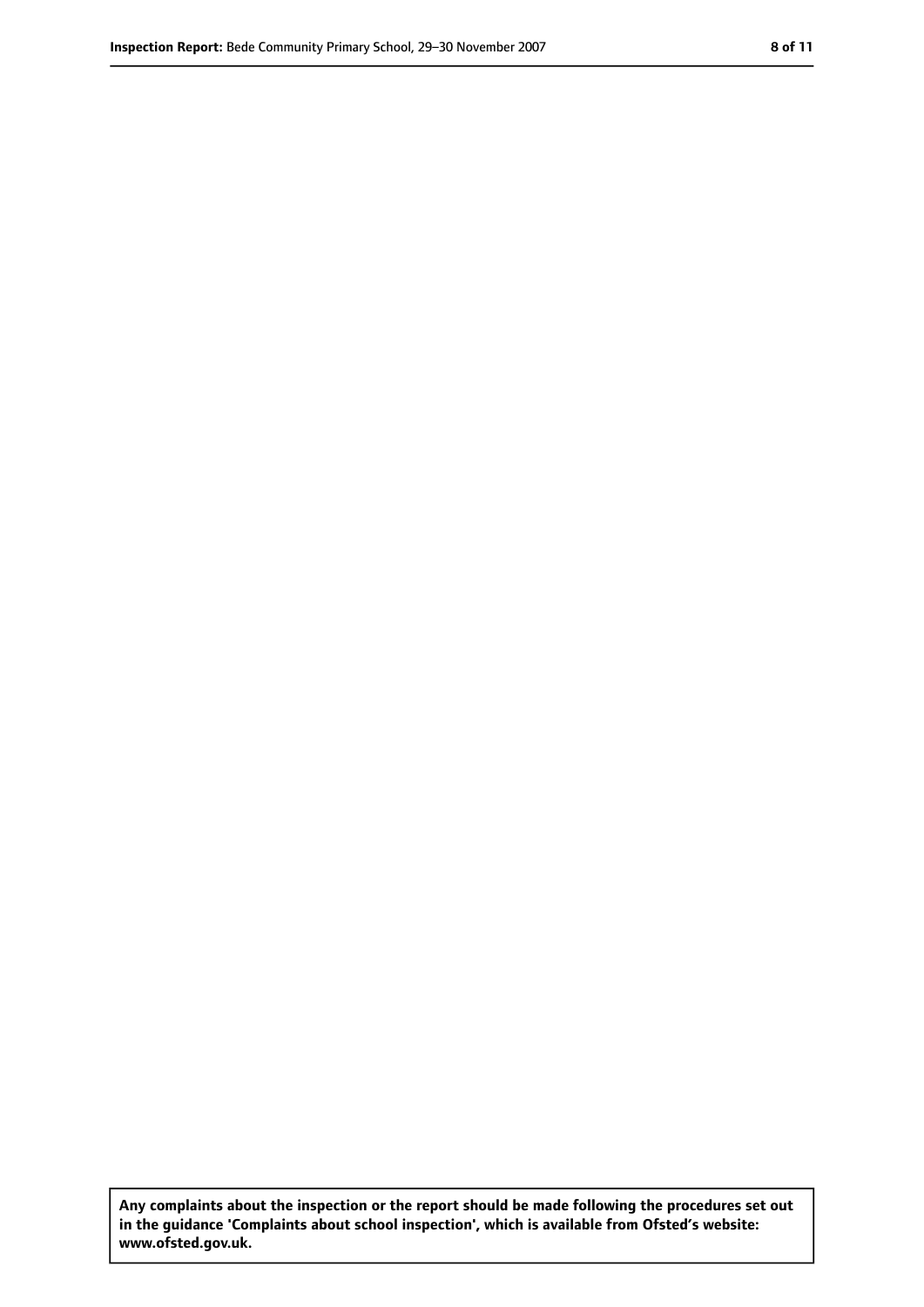# **Inspection judgements**

| $\dot{~}$ Key to judgements: grade 1 is outstanding, grade 2 good, grade 3 satisfactory, and | <b>School</b>  |
|----------------------------------------------------------------------------------------------|----------------|
| arade 4 inadequate                                                                           | <b>Overall</b> |

## **Overall effectiveness**

| How effective, efficient and inclusive is the provision of education, integrated<br>care and any extended services in meeting the needs of learners? |     |
|------------------------------------------------------------------------------------------------------------------------------------------------------|-----|
| Effective steps have been taken to promote improvement since the last<br>inspection                                                                  | Yes |
| How well does the school work in partnership with others to promote learners'<br>well-being?                                                         |     |
| The effectiveness of the Foundation Stage                                                                                                            |     |
| The capacity to make any necessary improvements                                                                                                      |     |

## **Achievement and standards**

| How well do learners achieve?                                                                               |  |
|-------------------------------------------------------------------------------------------------------------|--|
| The standards <sup>1</sup> reached by learners                                                              |  |
| How well learners make progress, taking account of any significant variations between<br>groups of learners |  |
| How well learners with learning difficulties and disabilities make progress                                 |  |

# **Personal development and well-being**

| How good is the overall personal development and well-being of the<br>learners?                                  |  |
|------------------------------------------------------------------------------------------------------------------|--|
| The extent of learners' spiritual, moral, social and cultural development                                        |  |
| The extent to which learners adopt healthy lifestyles                                                            |  |
| The extent to which learners adopt safe practices                                                                |  |
| How well learners enjoy their education                                                                          |  |
| The attendance of learners                                                                                       |  |
| The behaviour of learners                                                                                        |  |
| The extent to which learners make a positive contribution to the community                                       |  |
| How well learners develop workplace and other skills that will contribute to<br>their future economic well-being |  |

# **The quality of provision**

| How effective are teaching and learning in meeting the full range of the<br>learners' needs?          |  |
|-------------------------------------------------------------------------------------------------------|--|
| How well do the curriculum and other activities meet the range of needs<br>and interests of learners? |  |
| How well are learners cared for, guided and supported?                                                |  |

#### **Annex A**

 $^1$  Grade 1 - Exceptionally and consistently high; Grade 2 - Generally above average with none significantly below average; Grade 3 - Broadly average to below average; Grade 4 - Exceptionally low.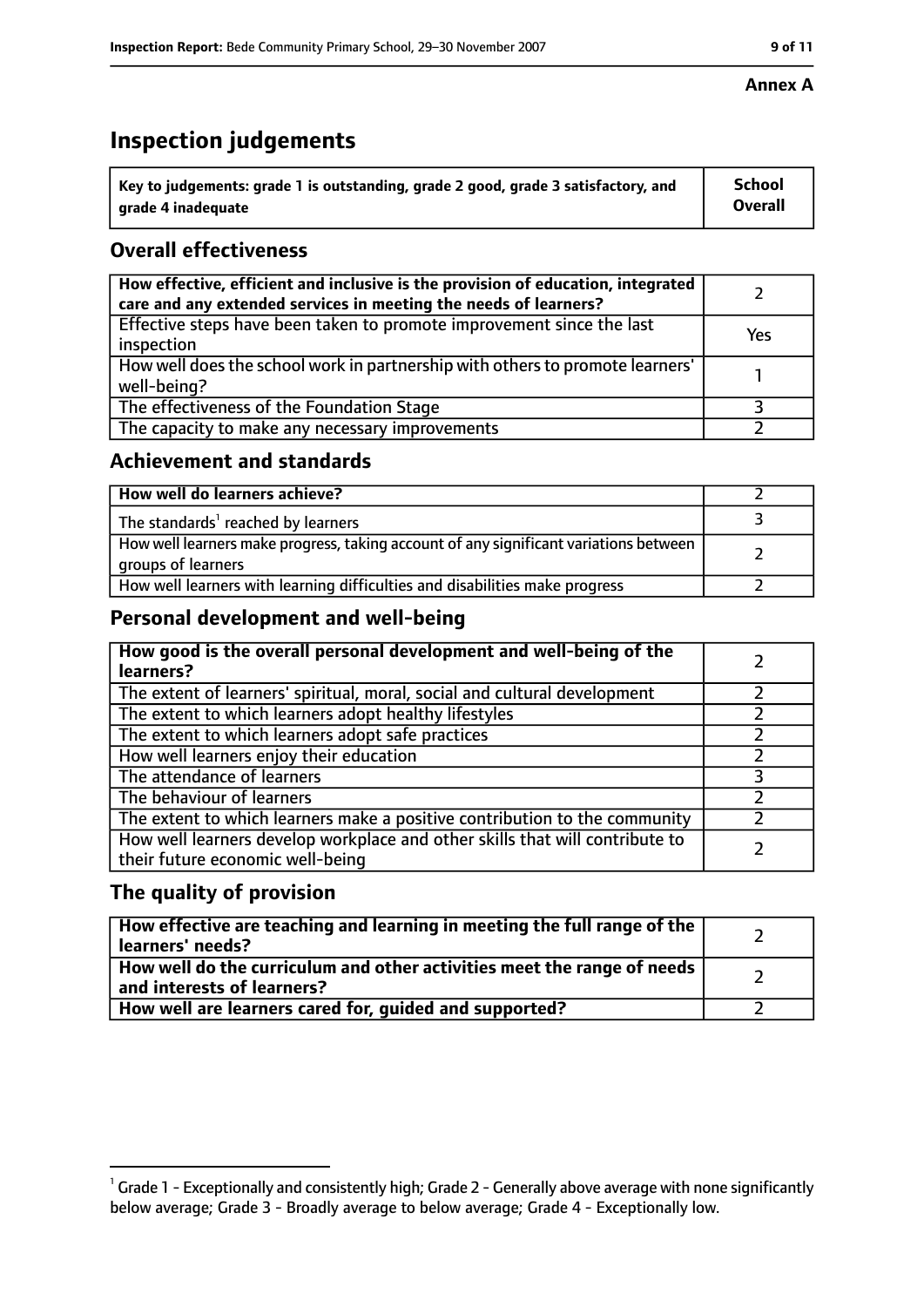#### **Annex A**

# **Leadership and management**

| How effective are leadership and management in raising achievement<br>and supporting all learners?                                              |     |
|-------------------------------------------------------------------------------------------------------------------------------------------------|-----|
| How effectively leaders and managers at all levels set clear direction leading<br>to improvement and promote high quality of care and education |     |
| How effectively leaders and managers use challenging targets to raise standards                                                                 |     |
| The effectiveness of the school's self-evaluation                                                                                               |     |
| How well equality of opportunity is promoted and discrimination tackled so<br>that all learners achieve as well as they can                     |     |
| How effectively and efficiently resources, including staff, are deployed to<br>achieve value for money                                          |     |
| The extent to which governors and other supervisory boards discharge their<br>responsibilities                                                  |     |
| Do procedures for safequarding learners meet current government<br>requirements?                                                                | Yes |
| Does this school require special measures?                                                                                                      | No  |
| Does this school require a notice to improve?                                                                                                   | No  |